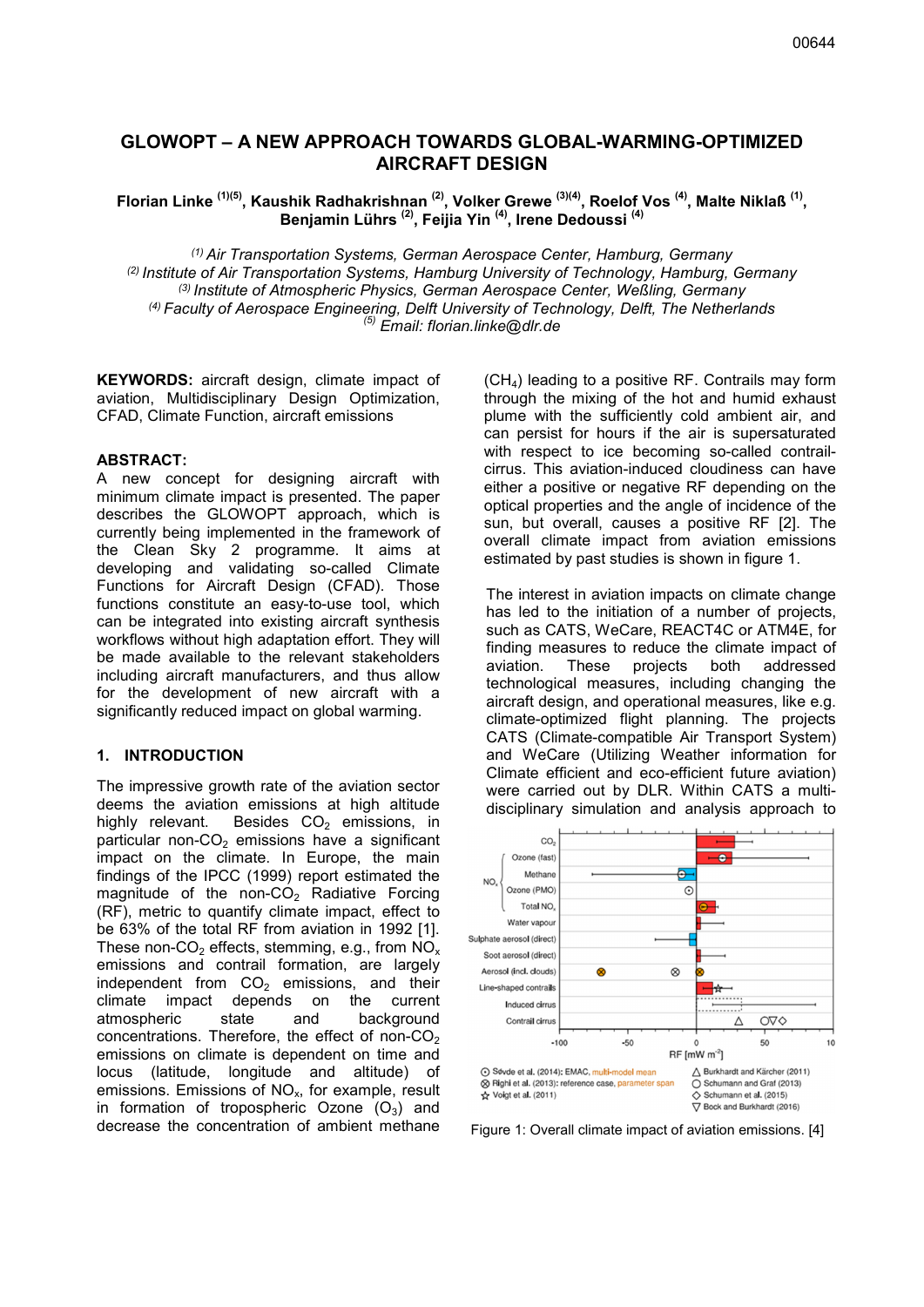study the climate impact of aviation with respect to changes in the operating conditions as well as the aircraft design parameters was established. It was found that replacing the entire A330-200 fleet by an aircraft redesigned for a cruise Mach number of 0.72 and an initial cruise altitude of 8000 m could reduce the climate impact by 32% without any increase of cash operating cost [3]. In WeCare different strategic and tactical measures were analyzed, including the introduction of a strut-braced wing aircraft with an open rotor engine, the application of Intermediate Stop Operations on long-haul routes or the closing of air spaces, which are very climate-sensitive [4]. In the EU FP7 project REACT4C (Reducing Emissions from Aviation by Changing Trajectories for the benefit of Climate) a complex simulation framework was set up to optimize air traffic flow with respect to its climate impact. Here, the concept of climate cost functions (CCF) for trajectory optimization was introduced for the first time and calculated for five representative days for winter and three days for summer. Those CCFs were used to optimize flights between Europe and North America with respect to their climate impact [5]. The SESAR2020 Exploratory Research project ATM4E (Air Traffic Management for Environment) extended the concept of CCFs even further to algorithmic CCFs (aCCFs). ACCFs are a simple mathematical means to calculate the climate cost of a unit emission at a certain location and time based on a small number of atmospheric parameters. This allows the real-time computation of the climate impact and therefore enables its consideration in flight planning [6].

Environmental targets have been formulated, e.g. by ACARE, to urge aircraft manufacturers and airlines to change the way aircraft are designed and operated [7]. A plethora of technologies are under investigation within the European research programme Clean Sky 2 aiming to develop innovative next generation green aircraft. In this context, the project "Global-warming-optimized aircraft design" (GLOWOPT) started in 2019 with the clear objective to develop a new instrument, which can be used by aircraft designers in combination with conventional aircraft design synthesis or Multidisciplinary Design Optimization (MDO) methods, in order to create new aircraft designs that have a reduced impact on climate.

In aircraft design optimization studies usually fuel burnt, maximum take-off mass or operating costs are used as objective functions. However, DLR's project CATS (see above), and studies by Vos et al. [8], Egelhofer [9] and Schwartz-Dallara et al. [10] already demonstrated that there is significant potential for reducing the climate impact of aviation, if aircraft are optimized for minimum climate impact instead, at comparably low additional costs. However, evaluating the effect of non- $CO<sub>2</sub>$  emissions introduces complex climatechemistry models into the multi-disciplinary optimization process. This requires a multitude of climate impact evaluations and increases computational efforts. The GLOWOPT project is set directly to enable such MDO process by developing Climate Functions for Aircraft Design (CFAD) that allow for the minimization of the climate impact of next generation aircraft without the need for an integrated climate impact assessment during the MDO process.

## 2. METHODOLOGY

Currently, in the aircraft design process the objective is to minimize operating costs on standard design missions while fulfilling certain Top Level Aircraft Requirements (TLARs) and satisfy further design constraints. The aircraft's environmental performance on fleet level is so far completely decoupled from that process as it, requires (1) in-depth knowledge on potential markets, route networks and typical operating conditions as well as (2) large expertise on emission modelling and atmospheric science.

The overall GLOWOPT concept is based on the idea that for a given market segment a climate optimized aircraft can be synthesized that can serve a statistically relevant aircraft fleet by minimizing a relevant climate function. This implies that climate models, route network models and aircraft design tools need to be employed in order to substantiate the design and operation parameters of such a climate optimized aircraft. An automated design framework will be utilized in order to perform the design and optimization tasks. By combining the route network study, the development of climate functions and the aircraft design synthesis methods, a multi-disciplinary optimization study of the aircraft/engine design parameters (payload, range, cruise Mach number and altitude, etc.) will be performed based on various cost functions. Based on this, an estimation of the mitigation potential by deviating from current typical operational parameters and current aircraft can be substantiated. A schematic representation of the proposed research methodology is shown in figure 2.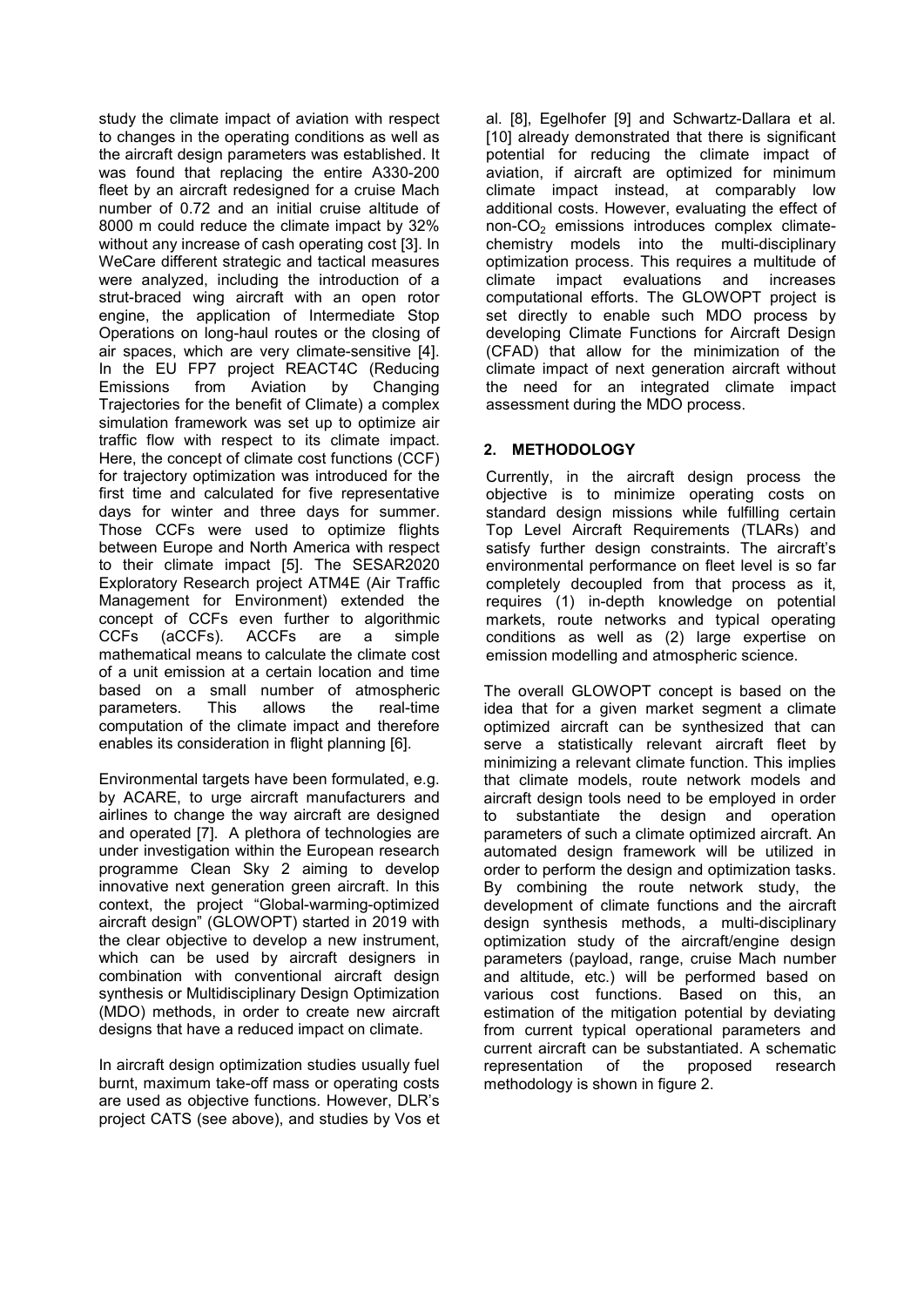

Figure 2: Interaction of different disciplines in the GLOWOPT approach

The GLOWOPT approach employs a common interface between the climate model and the aircraft design tool from addressing the global route network. The development strategy of the climate model will already include the information on global route network of the selected market segment. Additionally, the operational envelope of the climate optimized aircraft is determined by analyzing the worldwide fleet and route structure. With a forecast model the future air traffic flows can be predicted and utilized for identifying the TLARs for future years.

### 2.1 Climate Functions for Aircraft Design (CFAD)

Climate Cost Functions (CCF), sometimes also referred to as Climate Change Functions, represent mathematical objective functions to be used in single- or multi-objective optimization processes. 3-dimensional (latitude, longitude, altitude) CCFs can be used to determine the optimum route or trajectory of an aircraft, as they allow for the computation of the climate impact of a unit emission of the relevant species (CO2, H2O, NOx), which is released at a specific location. Assuming linearity this is simply scaled by the amount of emissions of the particular species. For the contrail effects the flight distance flown through regions with a certain contrail formation probability is considered.

Those CCFs were computed by virtually releasing a normalized amount of emissions in discrete grid cells and simulating the reaction of the entire climate system over a period of 3 years

using a complex climate-chemistry model, which includes sub-models for the calculation of atmospheric, physical and chemical processes and their interaction with the ocean and land surfaces. As a result, based on the selected metric, the climate impact caused by this unit emission at that location and time was determined and used to describe the climate cost function of that grid cell. The climate functions that will be developed within GLOWOPT will specifically address the aircraft design process and therefore will look substantially different compared to those CCFs used for flight planning and trajectory optimization.

For the first time, climate functions for aircraft design (CFAD) will describe in detail the climate impact of spatially varying emissions depending on the key parameters which are affected by aircraft design. These CFAD will utilize the knowledge from the state-of-the-art CCFs developed in REACT4C and ATM4E projects and enhance them further by implicitly including the effect of the global fleet route network.

The GLOWOPT-CFAD are novel as they contain fleet level information in an aggregated way. Hence, this concept and the applied methodology bear the potential of being transferred and extended to other technology areas, e.g. for the design of alternative fuels or the development of new engine combustion technologies, that aim at a climate impact reduction of aviation on fleet level. Moreover, guidance for selecting suitable climate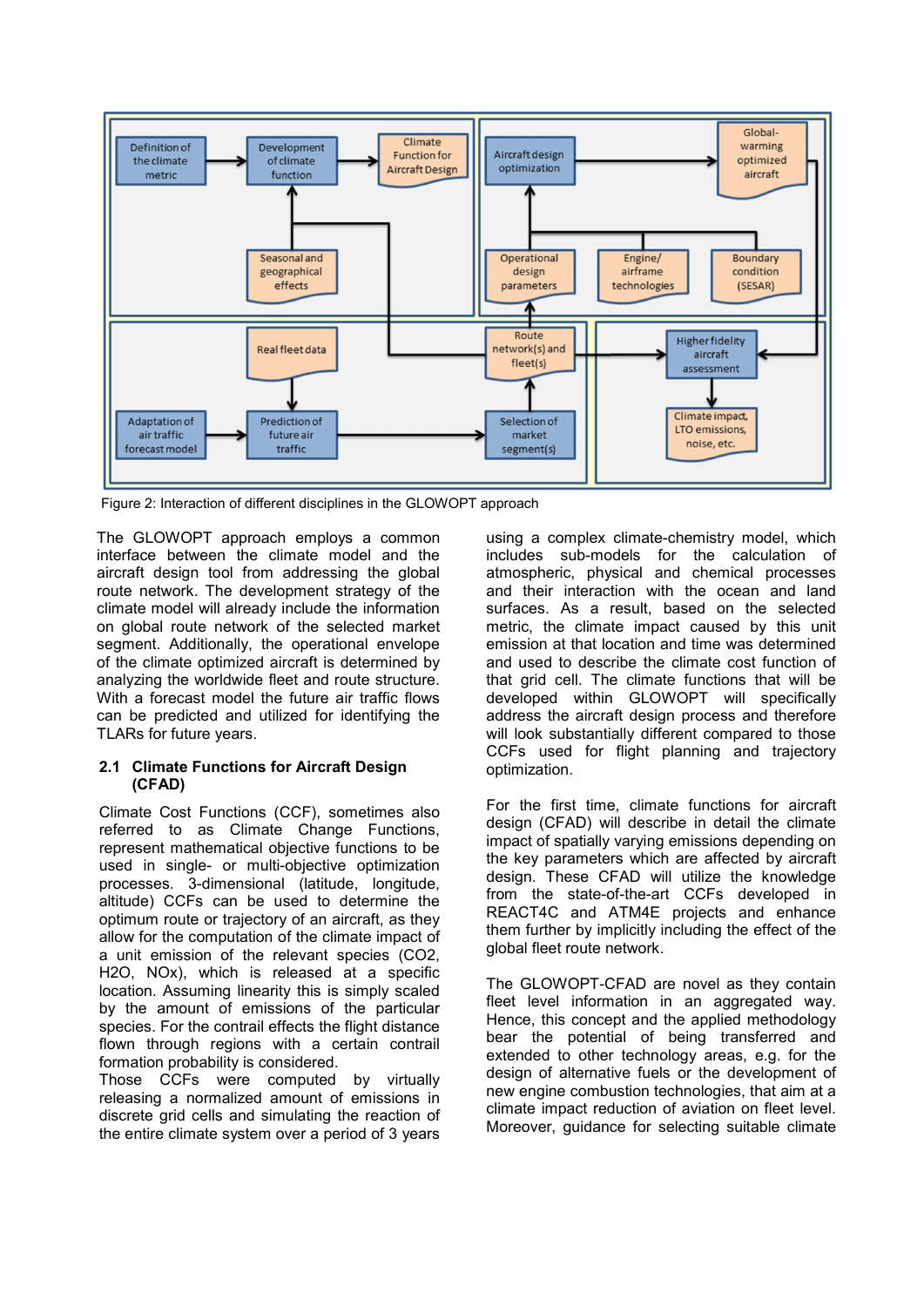

Figure 3: Annual number of flights and payload-range diagram of an Airbus A320-200 (left) and a Boeing 737-800 (right). [13]

metrics for this application is established based on the targets adopted from the Paris Agreement.

#### 2.2 Representative Route Network and Fleet

The aircraft design process is based on a set of top-level aircraft requirement (TLAR) which define the design mission. The characteristic of any aircraft is usually represented by Payloadrange diagrams. Each payload-range combination demonstrates the possible missions that can be flown by a specific aircraft. Airlines and other operators use these aircraft to make a profit, which implies that they will fly these aircraft on multiple routes at a combination of speed and altitude that maximizes their revenue. Also, to cater for network flexibility, most of the routes in the network have a mission range that is considerably below the maximum mission range (see Figure 3), which implies that the aircraft is actually oversized in terms of weight, wing area, and engine power to fly these missions. This results in unnecessary high emissions and global warming impact. The question is thus, for what top-level aircraft requirements (TLARs) the next generation of aircraft should be designed such that their impact on global warming is minimized while network flexibility is still ensured.

Therefore the GLOWOPT project specifically addresses the detailed analysis of the future aircraft fleet and route network. Range, payload, cruise altitude, cruise mach number, take-off and landing distance are the most important parameters required for the derivation of a new aircraft design. An overview of the required transport capacities on any flight segment, i.e. flight frequencies, aircraft size and passenger demand, in conjunction with technological and infrastructure constraints, e.g. airport related constraints, will constitute the basis for identifying

the relevant TLARs and design constraints for the next generation climate optimized aircraft design. For the analysis of the future global route structure, a model predicting the future aircraft movements will be applied. This model will be extended from an existing air traffic forecast model which consists of three network layers: (1) the passenger origindestination demand network, (2) the routes network and (3) the aircraft movements' network [4]. The passenger air traffic demand and the aircraft movements network will be updated based on latest demand figures and will be extended to future global air traffic flows with a frequencycapacity model and fleet renewal model. Finally, a cluster analysis of the resulting air traffic forecast with respect to aircraft size and range as well as selection of aircraft market segment will be addressed for deriving the relevant design parameters and constraints.

Besides the TLARs, a representative route network for all selected market segments will be determined. These network routes will be used in the calculation of CFADs and for establishing an envelope of operational parameters. Additionally, climate impact along the representative route network will be estimated using AirClim modelling environment and will be compared against the resulting climate impact from GLOWOPT-CFADs for validation.

#### 2.3 Climate Optimized Aircraft Design

In the past, studies have developed methodologies to include the climate change criteria into the preliminary design phase of the aircraft design [3, 9, 10]. Collectively, each of these comparative studies optimized the aircraft design based on the impact measured over a typical mission i.e. standard flight profile optimized for minimum fuel, evaluated the influence of essential design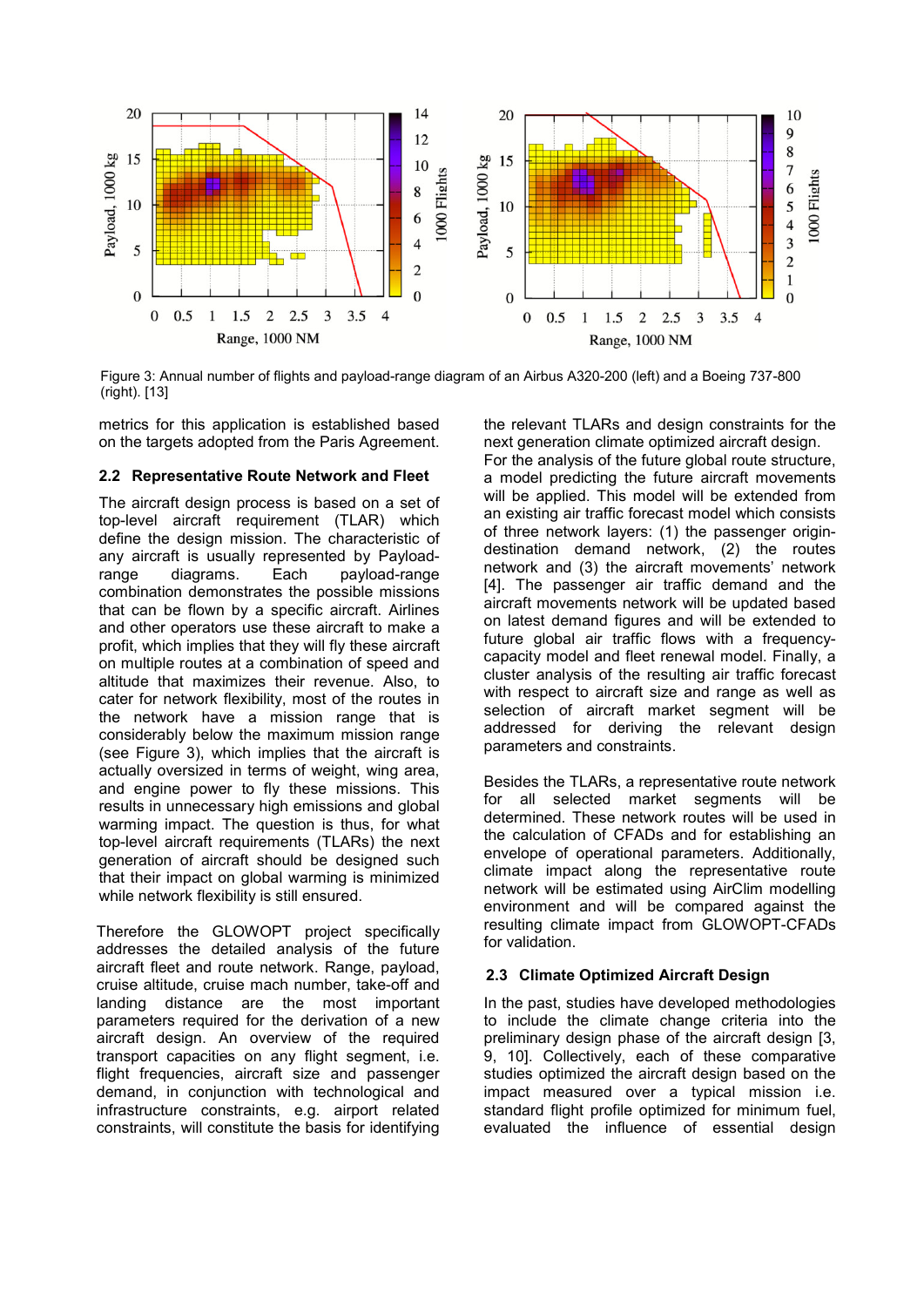parameters (such as range, cruise altitude, mach and wing span) on the climate impact and estimated the improvements in mitigation potential with alternate fuel and technologies. Additionally, analyzing the emission distribution along the route network for the design process has also become a subject of interest as non- $CO<sub>2</sub>$ emissions have spatial variability in their effects. However, the adaption of a single aspect into the optimization process is likely to provoke penalties in other aspects due to interdisciplinary characteristics of the air transport. Hence, a multidisciplinary optimization approach is required to consider the interdependencies between aircraft design, new technologies, operations, emissions, atmospheric effects and economics. Within CATS project [3] such an approach to redesign a reference aircraft was employed by studying the mitigation potential over a specific aircraft's global route network from varying the initial cruise altitude and cruise mach number. The aircraft design was then optimized for minimizing fuel consumption for a combination of initial cruise altitude and mach number for which a mitigation potential was evaluated. The calculated new design demonstrated increased mitigation potential for relatively lower monetary cost increase, compared to a climate optimized route network. Despite the identified potential to mitigate aviation climate impact through climatechange-driven aircraft design, developing a closed loop design optimization framework with an environment impact parameter still remains a challenge as no climate model has demonstrated sufficient characteristics to evaluate the variations in climate impact from design changes and does not require high computation efforts. GLOWOPT is set to directly contribute to this challenge by developing innovative CFAD that allow for a minimization of the climate impact of nextgeneration aircraft within the conceptual design phase. The design changes within this project will consider the main design variables, promising technologies and propulsion concepts speeding up the development of green aircraft.

The conceptual design of aircraft can be performed by relying on multidisciplinary design optimization. This process can be automated and embedded in a software environment. The Aircraft Design Initiator, an automated design framework, is specifically developed to assess the effect of top-level requirements, new aircraft configurations, and new aviation technologies on aircraft performance metrics [14]. Such a framework can be used to quickly investigate the effect of changing TLARs or the effects of technology infusion. In GLOWOPT, this tool will be utilized for producing feasible conceptual aircraft designs that minimize the climate functions.

For the MDO process, an envelope of operational and engine/airframe parameters needs to be established as these will define the design space for the climate optimized aircraft design. The operational parameters are determined based on the fleet analysis discussed in the previous section. The range of engine and airframe parameters, which have an impact on aircraft performance such as bypass ratio, overall pressure ratio, turbine inlet temperature, type of high lift installed, fuselage slenderness ratio etc., are established from the state-of-the-art technologies. Additionally, a technology compatibility matrix is established and compliance with operational constraints from ATM (i.e. SESAR) is ensured.

Using the CFAD, a series of optimized aircraft can be synthesized that fulfils CS-25 requirements, top-level aircraft requirements, and operational constraints while minimizing the climate function. Considering the large design space, in terms of possible technology combinations, operational parameters, airframe parameters and engine parameters, a search strategy will be employed for finding an optimum. The attributes of these climate optimized aircraft in terms of geometry, characteristic weights, thrust-to-weight ratio, wing loading, etc., can subsequently be used for a more in-depth analysis of each design and its impact on other disciplines such as noise or cash operating cost as well as for a more in-depth climate impact analysis.

## 3. ASSESSMENT AND VALIDATION

In order to evaluate the usability of the CFADs and validate the GLOWOPT approach a detailed assessment is conducted using a higher-fidelity simulation.

Reference aircraft will be selected for each market segment which will serve as a baseline for comparing the climate optimized aircraft design. Emission inventories based on the emission distributions along each route within the route network will be generated for reference aircraft and climate optimized aircraft designs. GRIDLAB, a tool developed for environmental analysis of new technologies and operational concepts for aviation [15], will be used to calculate the input inventory for the climate impact assessment based on the characteristic route network and fleet as well as on the flight performance of the aircraft designs. The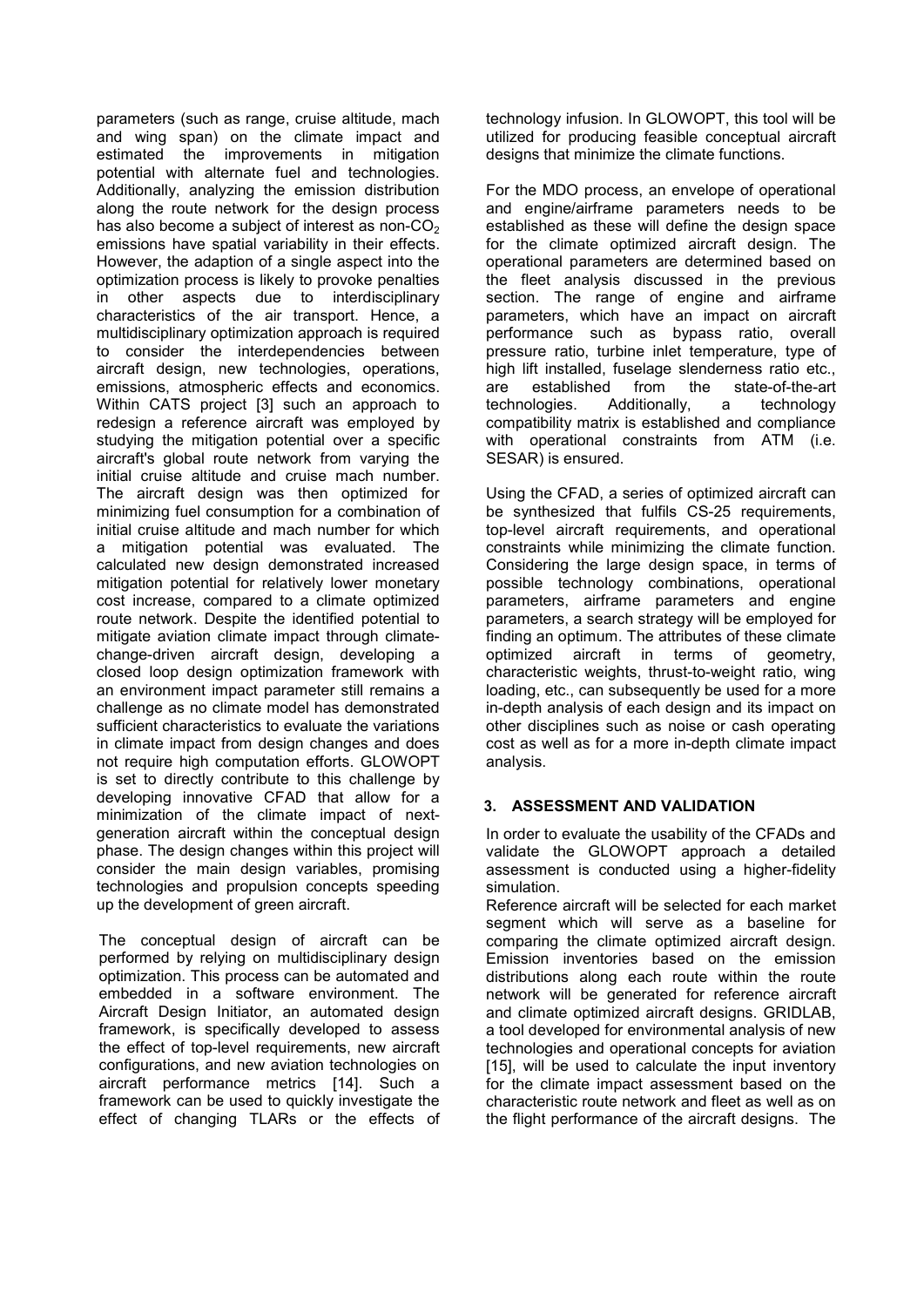resulting climate impact, both for reference and climate-optimized aircraft is estimated using a climate model, e.g. AirTraf [11] or AirClim [12]. That way the actual use of the aircraft within the network and the corresponding climate impact is analysed more accurately, which allows for an assessment and iterative adaptation of the CFADs. Moreover, a comparative study for the operating cost vs climate mitigation assessment of the synthesised designs will be carried out from estimating the direct operating costs resulting from the operations of the reference and the climate-optimized aircraft on the selected market segment's route networks.

## 4. SUMMARY AND CONCLUSION

This paper presents the GLOWOPT approach to develop and validate novel CFAD. Those functions constitute an easy-to-use tool, which can be integrated into existing aircraft synthesis workflows without high adaptation effort. It will be made available to the relevant stakeholders including aircraft manufacturers, and thus allows for the development of new aircraft with a significantly reduced impact on global warming. The GLOWOPT approach accelerates the development of 'green' aircraft and therefore contributes to the high-level objectives of the Clean Sky 2 programme as well as the ACARE goals and helps to fulfil the Paris Agreement. It is important to note, that the CFAD will not only consider  $CO<sub>2</sub>$  and  $NO<sub>x</sub>$  effects but also include other relevant effects of non- $CO<sub>2</sub>$  emissions on the climate such as  $H<sub>2</sub>O$  and contrails.

## 5. ACKNOWLEDGEMENTS

The project implementing the concept presented in this paper has received funding from the Clean Sky 2 Joint Undertaking under the European Union's Horizon 2020 research and innovation programme under grant agreement No. 865300.

# 6. REFERENCES

- 1. Intergovernmental Panel on Climate Change (IPCC). "*Aviation and the Global Atmosphere: A special Report of IPCC Working Groups I and III*," Cambridge University Press: Cambridge, UK, 1999.
- 2. D. Lee, G. Pitari, V. Grewe, K. Gierens, J. Penner, A. Petzold, M. Prather, U. Schumann, A. Bais, T. Berntsen, D. Iachetti, L.L. Lim, R. Sausen, "Transport impacts on atmosphere and climate: Aviation," *Atmosphere Environment*, 44 (2010), 4678-

4734.

- 3. K. Dahlmann, A. Koch, F. Linke, B. Lührs, V. Grewe, T. Otten, D. Seider, V. Gollnick and U. Schumann, "Climate-Compatible Air Transport System -- Climate Impact Mitigation Potential for Actual and Future Aircraft," *Aerospace*, vol. 3, pp. 1-25, 11 2016.
- 4. V. Grewe, K. Dahlmann, J. Flink, C. Frömming, R. Ghosh, K. Gierens, R. Heller, J. Hendricks, P. Jöckel, S. Kaufmann, K. Kölker, F. Linke, T. Luchkova, B. Lührs, J. van Manen, S. Matthes, A. Minikin, M. Niklaß, M. Plohr, M. Righi, S. Rosanka, A. Schmitt, U. Schumann, I. Terekhov, S. Unterstrasser, M. Vázquez-Navarro, C. Voigt, K. Wicke, H. Yamashita, A. Zahn and H. Ziereis, "Mitigating the Climate Impact from Aviation: Achievements and Results of the DLR WeCare Project," *Aerospace*, vol. 4, no. 34, 2017.
- 5. V. Grewe, C. Frömming, S. Matthes, S. Brinkop, M. Ponater, S. Dietmüller, P. Jöckel, H. Garny, K. Dahlmann, E. Tsati, O. A. Søvde, J. Fuglestvedt, T. K. Berntsen, K. P. Shine, E. A. Irvine, T. Champougny and P. Hullah, "Aircraft routing with minimal climate impact: The REACT4C climate cost function modelling approach (V1.0)," *Geosci. Model Dev.,* vol. 7, pp. 175-201, 2014a.
- 6. S. Matthes, V. Grewe, K. Dahlmann, C. Frömming, E. A. Irvine, L. Lim, F. Linke, B. Lührs, B. Owen, K. P. Shine, S. Stromatas, H. Yamashita and F. Yin, "A Concept for Multi-Criteria Environmental Assessment of Aircraft Trajectories," *Aerospace*, vol. 4, no. 42, 2017.
- 7. ACARE, "Strategic research & innovation agenda," ACARE, 2017.
- 8. R. Vos, A. Wortmann and R. Elmendorp, "The optimal cruise altitude of LNG-fuelled turbofan aircraft," *Journal of Aerospace Operations*, vol. 4, no. 4, pp. 207-222, 2017.
- 9. R. Egelhofer "*Aircraft Design Driven by Climate Change*". Dissertation, Technische Universität München, Institut für Luft- und Raumfahrt, 2008.
- 10. E. Schwartz Dallara, I. M. Kroo, and I. A. Waitz, "Metric for Comparing Lifetime average Climate Impact of Aircraft". *AIAA*